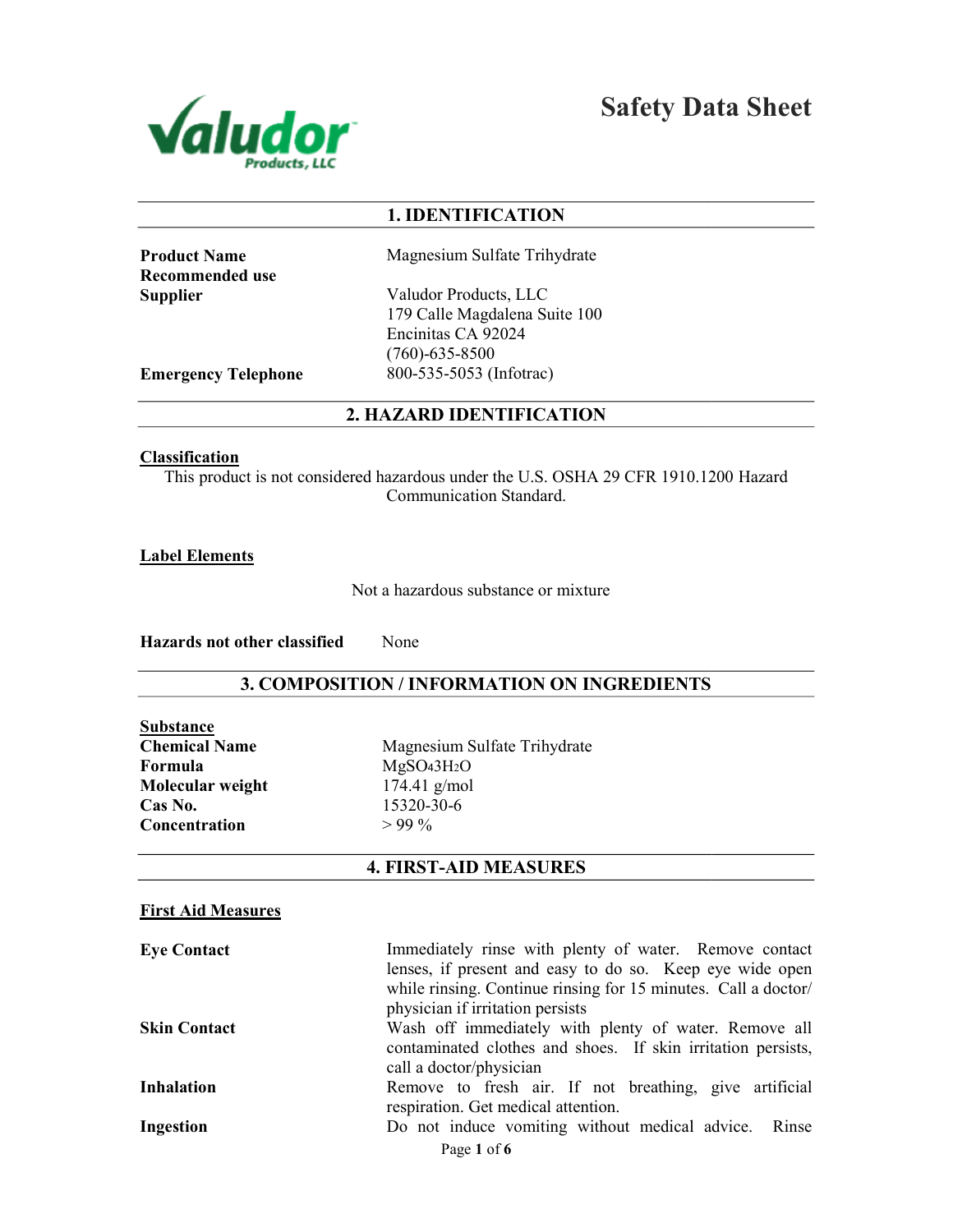mouth with water. Never give anything by mouth to an unconscious person. If symptoms persist, call a physician

### Most important symptoms/effects, acute and delayed

Symptoms No information available

# 5. FIRE-FIGHTING MEASURES

Suitable extinguishing Media Water, dry powder, foam, carbon dioxide (CO2)

### Specific Hazards Arising from the chemical

Hazardous combustion products Thermal decomposition can lead to the release of irritation or toxic gases and vapors; including and not limited to: Sulfur oxides, Magnesium oxide

### Protective equipment and precautions for fire-fighters

As in any fire, wear self-contained breathing apparatus pressure-demand, MSHA/NIOSH (approved or equivalent) and full protective gear.

# 6. ACCIDENTAL RELEASE MEASURES

#### Personal precautions, protective equipment, and emergency procedures

**Personal precautions** Avoid contact with eyes, skin and clothing. Avoid breathing vapors or mists. Use personal protection recommended in Section 8. Ensure adequate ventilation.

### Methods and materials for containment and cleanup

| <b>Methods for clean-up</b>      | Sweep or vacuum up and place in an appropriate closed |  |
|----------------------------------|-------------------------------------------------------|--|
|                                  | container. Keep unauthorized personnel away. Avoid    |  |
|                                  | generating dust.                                      |  |
| <b>Environmental Precautions</b> | Prevent entry into waterways or sewers                |  |
|                                  |                                                       |  |

### 7. HANDLING AND STORAGE

#### Precautions for safe handling

Do not breathe dust. Avoid dust formation. Avoid contact with eyes, skin and clothing. Use personal protective equipment recommended in section 8. Remove and wash contaminated clothing before reuse. Do not eat, drink or smoke when using this product.

## Conditions for safe storage, including any incompatibilities

Store in a cool/low-temperature, well-ventilated, dry place. Keep containers closed and labeled when not in use.

# 8. EXPOSURE CONTROLS / PERSONAL PROTECTION

### Exposure Guidelines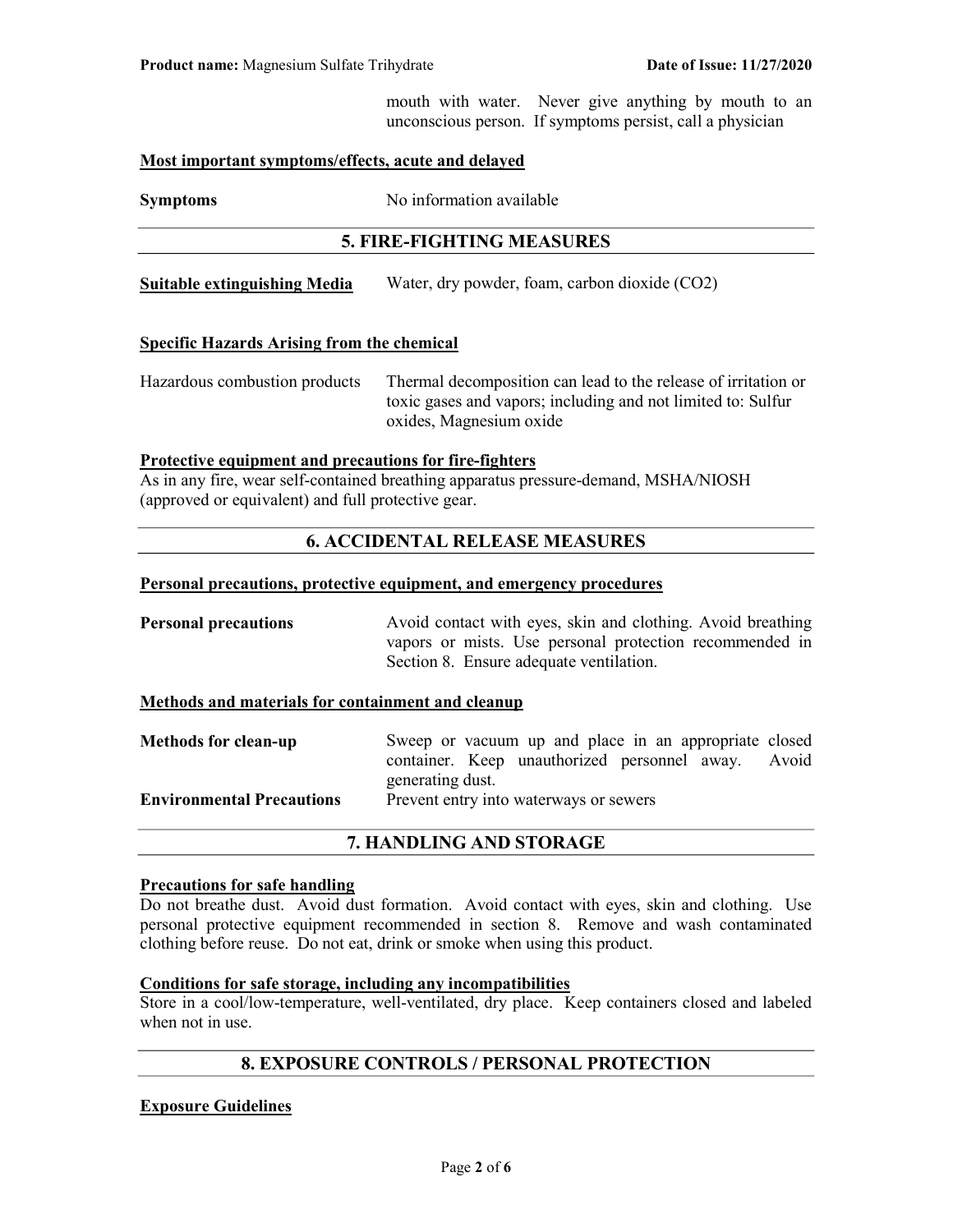This product does not contain any hazardous materials with occupational exposure limits established by the regional specific regulatory bodies

# Appropriate engineering controls

Ensure adequate ventilation, especially in confined areas. Consider the potential hazards of this material, applicable exposure limits, job activities and other substances in the work place when designing controls and selecting personal protective equipment.

### Personal Protective Equipment

| <b>Eye/face protection</b>    | Safety glasses are recommended in professional settings      |
|-------------------------------|--------------------------------------------------------------|
| <b>Skin protection</b>        | Choose the appropriate protective clothing and gloves based  |
|                               | on the tasks being performed to avoid exposure to skin. Wear |
|                               | protective gloves. Wear lightweight protective clothing.     |
| <b>Respiratory protection</b> | Not required under normal circumstances. If exposure limits  |
|                               | are exceeded or if irritation or other symptoms are          |
|                               | experienced use a NIOSH/MSHA approved respirator             |
| <b>Hygiene Measures</b>       | Handle in accordance with good industrial hygiene and safety |
|                               | practices. Do not eat, drink or smoke when using this        |
|                               | product.                                                     |

| Appearance                           | White powder             |
|--------------------------------------|--------------------------|
| <b>Physical state</b>                | Solid                    |
| Odor                                 | No odor                  |
| <b>Odor threshold</b>                | No information available |
| pН                                   | 5-9                      |
| Melting point / freezing point       | No information available |
| <b>Boiling point / Boiling range</b> | Not applicable           |
| <b>Flash point</b>                   | Not applicable           |
| <b>Evaporation rate</b>              | Not applicable           |
| Flammability                         | No information available |
| <b>Flammability or explosive</b>     |                          |
| limits                               |                          |
| <b>Upper</b>                         | No information available |
| Lower                                | No information available |
| Vapor pressure                       | No information available |
| <b>Vapor density</b>                 | No information available |
| <b>Density</b>                       | No information available |
| Solubility in water                  | Completely miscible      |
| <b>Partition coefficient</b>         | No information available |
| <b>Auto-ignition temperature</b>     | No information available |
| <b>Decomposition temperature</b>     | No information available |
| <b>Viscosity</b>                     | No information available |

# 9. PHYSICAL and CHEMICAL PROPERTIES

# 10. STABILITY AND REACTIVITY

| <b>Reactivity</b>         | None known under normal conditions.                  |
|---------------------------|------------------------------------------------------|
| <b>Chemical stability</b> | Stable under ordinary conditions of use and storage. |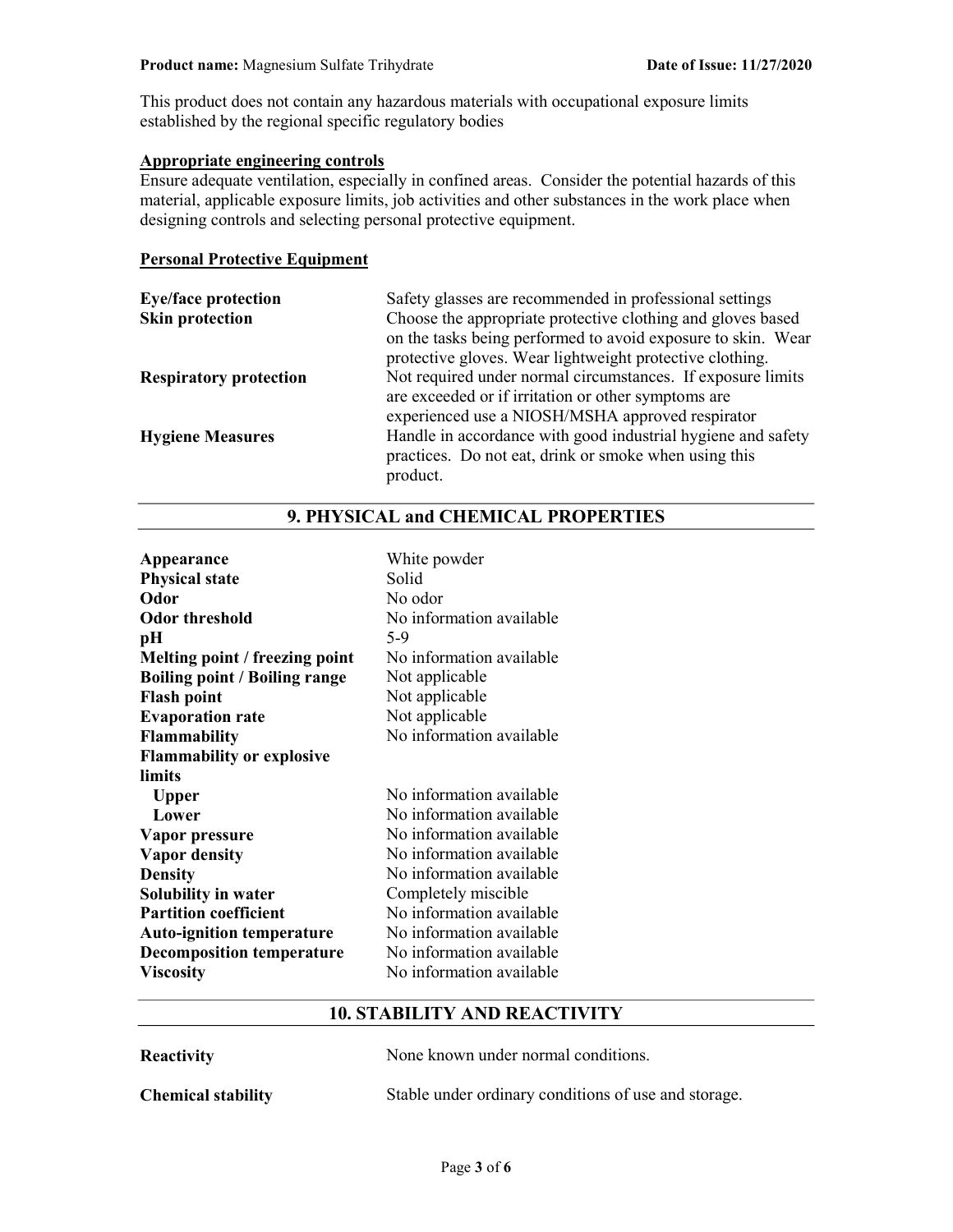| <b>Possibility of hazardous</b><br>reactions | None under normal processing.                                                   |
|----------------------------------------------|---------------------------------------------------------------------------------|
| <b>Conditions to avoid</b>                   | Avoid dust formation.                                                           |
| Incompatible materials                       | Strong oxidizers                                                                |
| <b>Hazardous decomposition</b><br>products   | Hazardous combustion can lead to the release of irritating<br>gases and vapors. |

# 11. TOXICOLOGICAL INFORMATION

# Information on likely routes of exposure

| Skin contact | May cause skin irritation                 |
|--------------|-------------------------------------------|
| Eye contact  | May cause eye irritation                  |
| Inhalation   | May cause irritation of respiratory tract |
| Ingestion    | May be harmful if swallowed               |

Symptoms related to the physical chemical and toxicological characteristics No information available

### Delayed and immediate effects and also chronic effects form short and long-term exposure

| <b>Skin damage/irritation</b>   | Not classified |
|---------------------------------|----------------|
| Eye damage/irritation           | Not classified |
| <b>Sensitization</b>            | Not classified |
| <b>Mutagenic effects</b>        | Not classified |
| Carcinogenicity                 | Not classified |
| <b>Reproductive toxicity</b>    | Not classified |
| <b>STOT</b> – single exposure   | Not classified |
| <b>STOT</b> – repeated exposure | Not classified |
| <b>Aspiration hazard</b>        | Not classified |

### **Acute Toxicity**

# Component information

| Component         | <b>Cas-No</b> | LD50 Oral           | <b>LD50 Dermal</b>      | <b>LC50 Inhalation</b> |
|-------------------|---------------|---------------------|-------------------------|------------------------|
| Magnesium         | 7487-88-9     | $\cdot$ 2,000 mg/kg | $> 2,000 \text{ mg/kg}$ | -                      |
| Sulfate Anhydrous |               |                     |                         |                        |

# 12. ECOLOGICAL INFORMATION

| <b>Ecotoxicity</b>               | Should not be released to environment |
|----------------------------------|---------------------------------------|
| Persistence and degradability    | No information available              |
| <b>Bioaccumulative potential</b> | No information available              |
| <b>Mobility in soil</b>          | No information available              |
| Other adverse effects            | No information available              |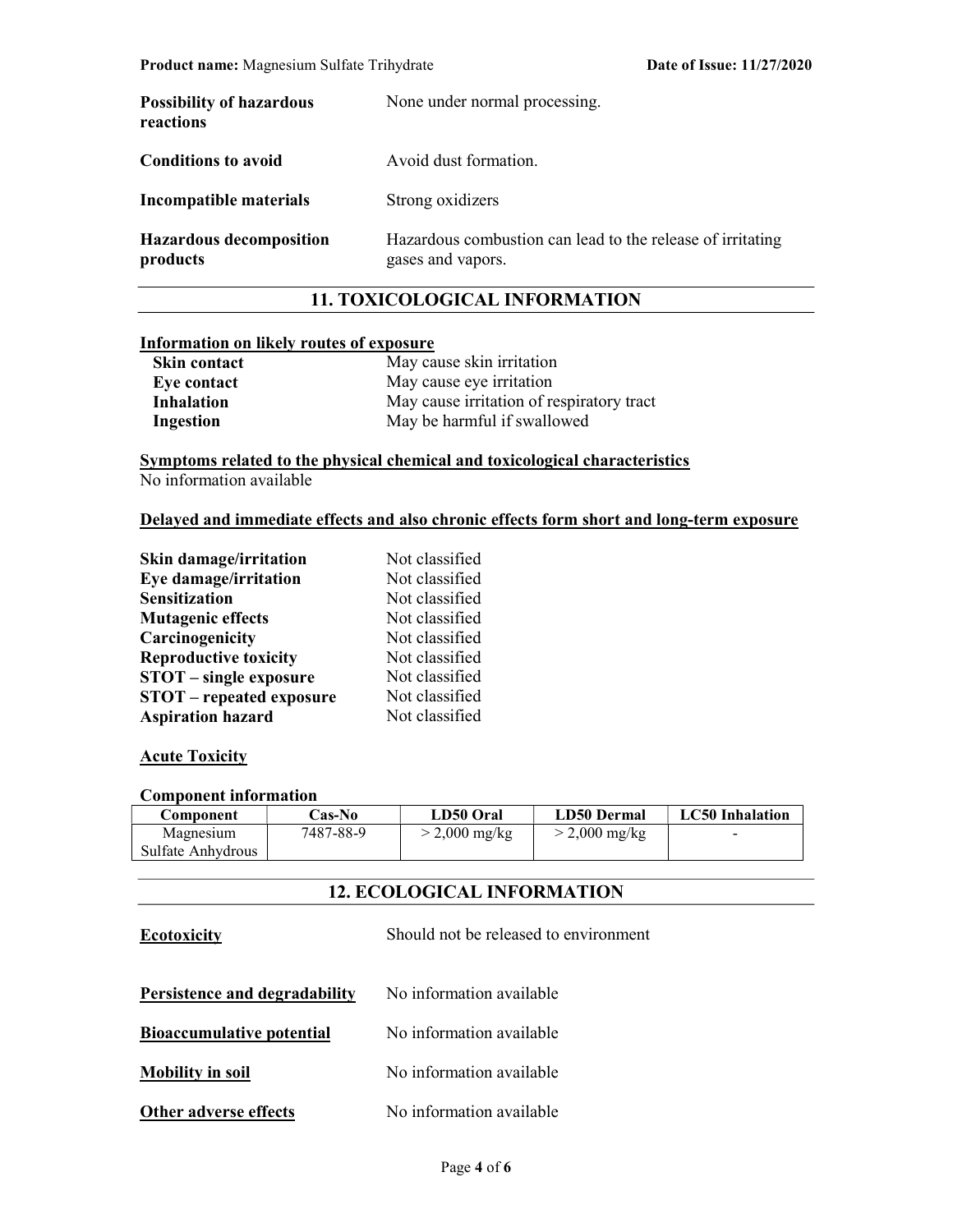# 13. DISPOSAL CONSIDERATIONS

Waste Disposal Methods Processing, use or contamination of this product may occur during product use. Accordingly, it is the responsibility of the user to determine the proper disposal methodologies. Consult the appropriate state, regional or local regulations to ensure complete and accurate classification. Dispose of contaminated packaging in accordance with local regulations.

# 14. TRANSPORT INFORMATION

| <b>DOT</b>  | Not regulated |
|-------------|---------------|
| <b>IATA</b> | Not regulated |
| <b>IMDG</b> | Not regulated |

# 15. REGULATORY INFORMATION

### International Inventories

| m.<br>.,<br>71<br>- -<br>-<br>10011 | $ -$<br>$\sim$<br>_____ |
|-------------------------------------|-------------------------|
|                                     |                         |

### US Federal Regulations

TSCA section 12(b) Export Notification Not regulated

### SARA 313

Section 313 of Title III of the Superfund Amendments and Reauthorization Act of 1986 (SARA). Not applicable

### SARA 311/312 Hazard Categorization

| Acute health hazard   | No       |
|-----------------------|----------|
| Chronic Health Hazard | $\rm No$ |
| Fire hazard           | No       |
| Pressure              | No       |
| Reactivity            | $\rm No$ |

### CERCLA/SARA 302 & 304

Section 302 & 304 of Title III of the Superfund Amendments and Reauthorization Act of 1986 (SARA). Not applicable

CWA (Clean Water Act)

Not applicable

# US State Regulations

### California Proposition 65

This product does not contain any proposition 65 chemicals